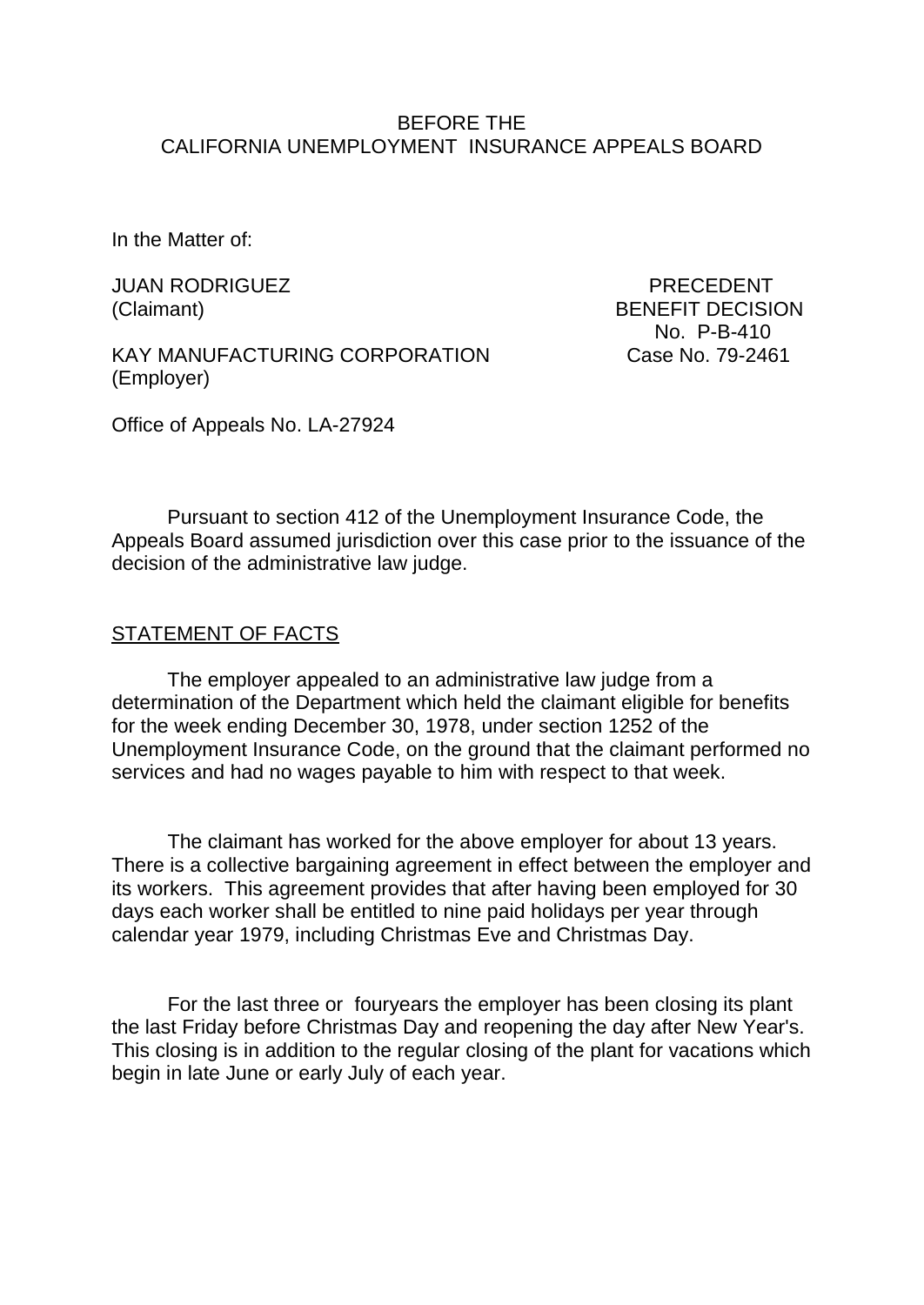During the period of shutdown around Christmas the employees receive no pay other than that for any holidays to which they may be entitled.

The collective bargaining agreement provides that to be eligible for holiday pay an employee shall be available for work on the last regularly scheduled workday immediately preceding such holiday and on the first regularly scheduled workday immediately following such holiday. If a worker is not working because of a layoff for lack of work or has an excused absence on such required workdays, he is deemed to be available for work within the meaning of the contract terms and eligible for holiday pay.

The pay periods of the employer begin on Sunday and end at midnight the following Saturday. Payment for each week is then made on the Friday after the close of the pay period.

The claimant, because he was not working, filed a claim for benefits for the period between December 24 and December 30, 1978. He returned to his work after New Year's on January 2, 1979. On Friday, January 5, 1979, the claimant was paid a check for gross earnings in the amount of \$109.22 which represented holiday pay for December 25 and 26, 1978. Because Christmas Eve was on a Sunday, the employer allocated the holiday pay for that day to December 26, 1978, which would have been a regularly scheduled workday if the plant had not been closed.

The employer contends that because the claimant was entitled to holiday pay for two days during the week ending December 30, 1978, and the pay was in excess of his weekly benefit amount, the claimant was not unemployed within the meaning of section 1252 of the California Unemployment Insurance Code.

### REASONS FOR DECISION

Under section 1252 of the California Unemployment Insurance Code, "an individual is 'unemployed' in any week . . . during which he performs no services and with respect to which no wages are payable to him" or in"any week of less than full-time work if the wages payable to him with respect to that week are less than his weekly benefit amount."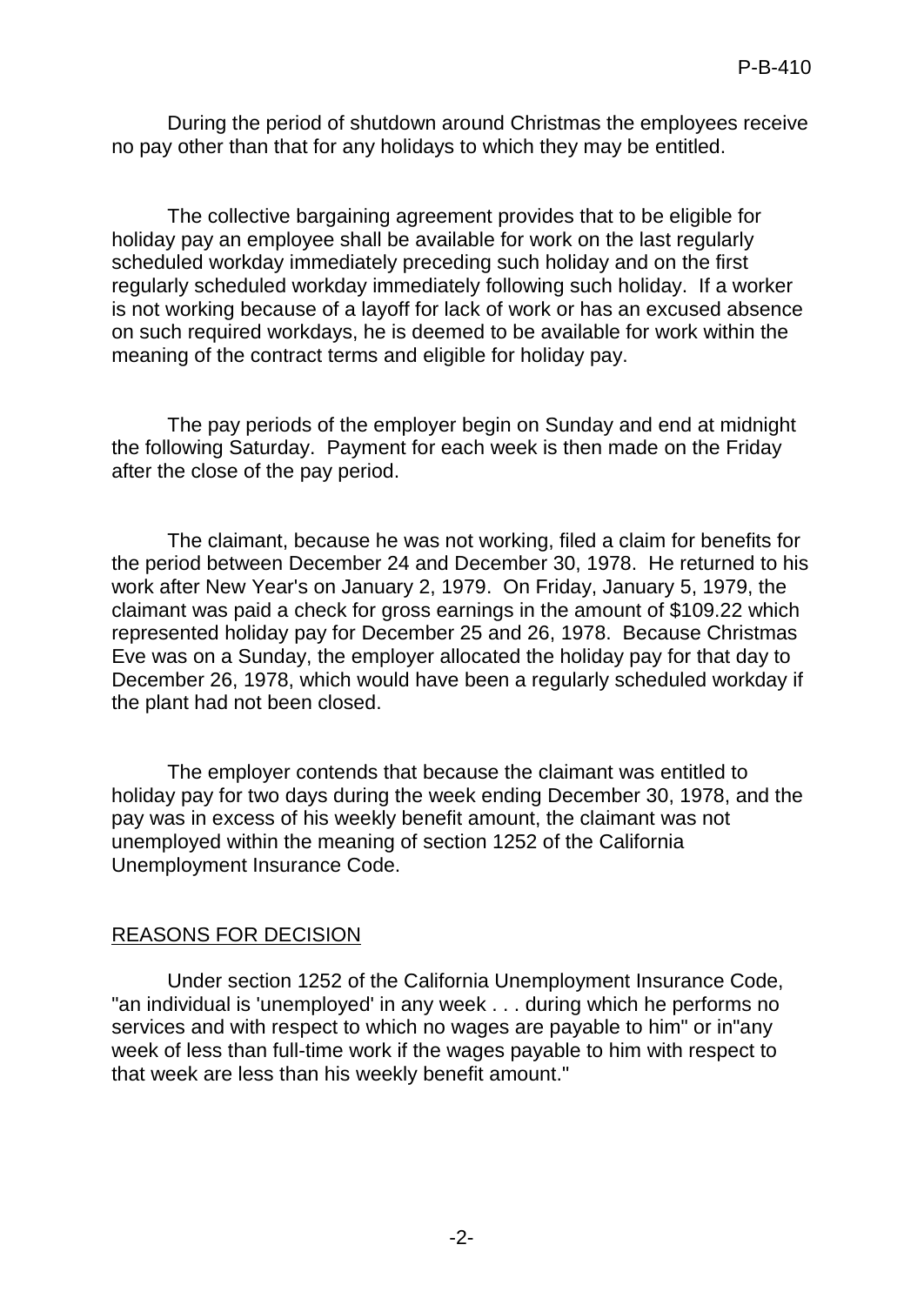Section 1279 of the code provides that an eligible, unemployed, individual shall be paid benefits with respect to any week an amount equal to his weekly benefit amount less the amount of wages in excess of \$21 payable to him for services rendered during that week. If the resulting benefit payment is not a multiple of \$1, it shall be computed to the next higher multiple of \$1.

Section 1265.5 of the code provides as follows:

"Notwithstanding any other provision of this division, payments to an individual for vacation pay or holiday pay which was earned but not paid for services performed prior to termination of employment, or commencement of unemployment caused by disability, as the case may be, shall not be construed to be wages or compensation for personal services under this division and benefits payable under this division shall not be denied or reduced because of the receipt of such payments."

The facts in the present case show that the claimant received holiday pay for December 25 and 26, 1978 and that if such holiday pay is included as wages for the week ending December 30, 1978 the claimant would not have been unemployed for that week, and therefore would not be entitled to a waiting period credit, or benefits for that week.

In Appeals Board Decision No. P-B-161 this Board held that a temporary layoff was not a "termination of employment" as provided in section 1265.5 of the code, and therefore vacation payments which the employer could require the claimant to take during the temporary shutdown were "wages" and the claimant therefore was not "unemployed" under section 1252 of the code.

Although this case deals with holiday rather than vacation pay, it is apparent that the rationale in Appeals Board Decision No. P-B-161 is applicable to the present circumstance. Accordingly, we find that the claimant was temporarily laid off with a definite date of recall and was not terminated from his employment. Therefore, holiday pay for December 25 and 26, 1978 was wages.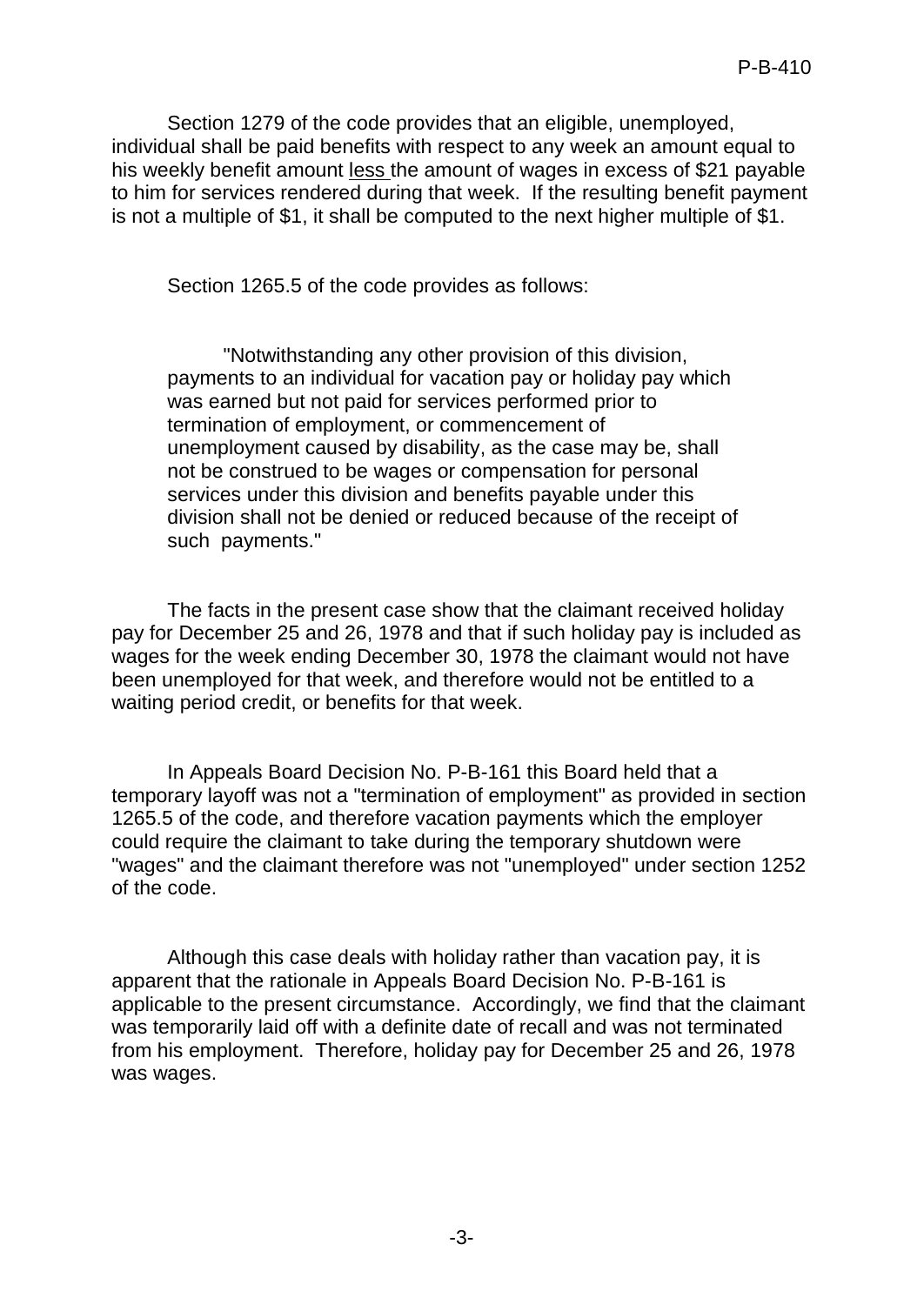The only remaining question is when were the wages earned? In deciding this question it is immaterial when the wages were paid. If the wages were earned when the claimant reported for work on January 2, 1979, then they must be reported for the week ended January 6, 1979. However, if the holiday pay was earned on December 25 and 26, 1978, then it must be reported for the week ended December 30, 1978. The outcome of this decision depends on whether the contract provision requiring an employee to work on his regularly scheduled workday following the holiday period is construed as a condition precedent or condition subsequent.

Black's Law Dictionary defines these terms as follows:

"A 'condition precedent' is one that is to be performed before the agreement becomes effective, and which calls for the happening of some event or the performance of some act after the terms of the contract have been agreed on, before the contract shall be binding on the parties. Rogers v. Maloney, 85 Or. 61, 165 P. 357, 358; Mercer-Lincoln Pine Knob Oil Co. v. Pruitt, 191 Ky. 207, 229 S.W. 374. A condition subsequent is one annexed to an estate already vested, by the performance of which such estate is kept and continued, and by the failure or non-performance of which it is defeated; or it is a condition referring to a future event, upon the happening of which the obligation becomes no longer binding upon the other party, if he chooses to avail himself of the condition. Co. Litt. 201; Carroll v. Carroll's Ex'r, 248 Ky. 386, 58 S.W. 2d 670, 672."

It is found that the condition in the collective bargaining agreement was a condition referring to a future event and if the claimant did not work his regularly scheduled workday following the holiday the obligation by the employer to pay the holiday pay was no longer binding upon the employer, if the employer chooses to avail himself of the condition. It is found that the condition to report to work on the regularly scheduled day after the holiday was a condition subsequent and the claimant's entitlement to holiday pay was vested unless he did not report to work after the holiday. Therefore the holiday pay of December 25 and 26, 1978 was earned on those days and such pay was allocated to the week ending December 30, 1978. For the week ending December 30, 1978 the claimant was not unemployed under section 1252 of the code since wages payable to him with respect to that week were more than the weekly benefit amount. Therefore, the claimant was ineligible for benefits for the week ending December 30, 1978.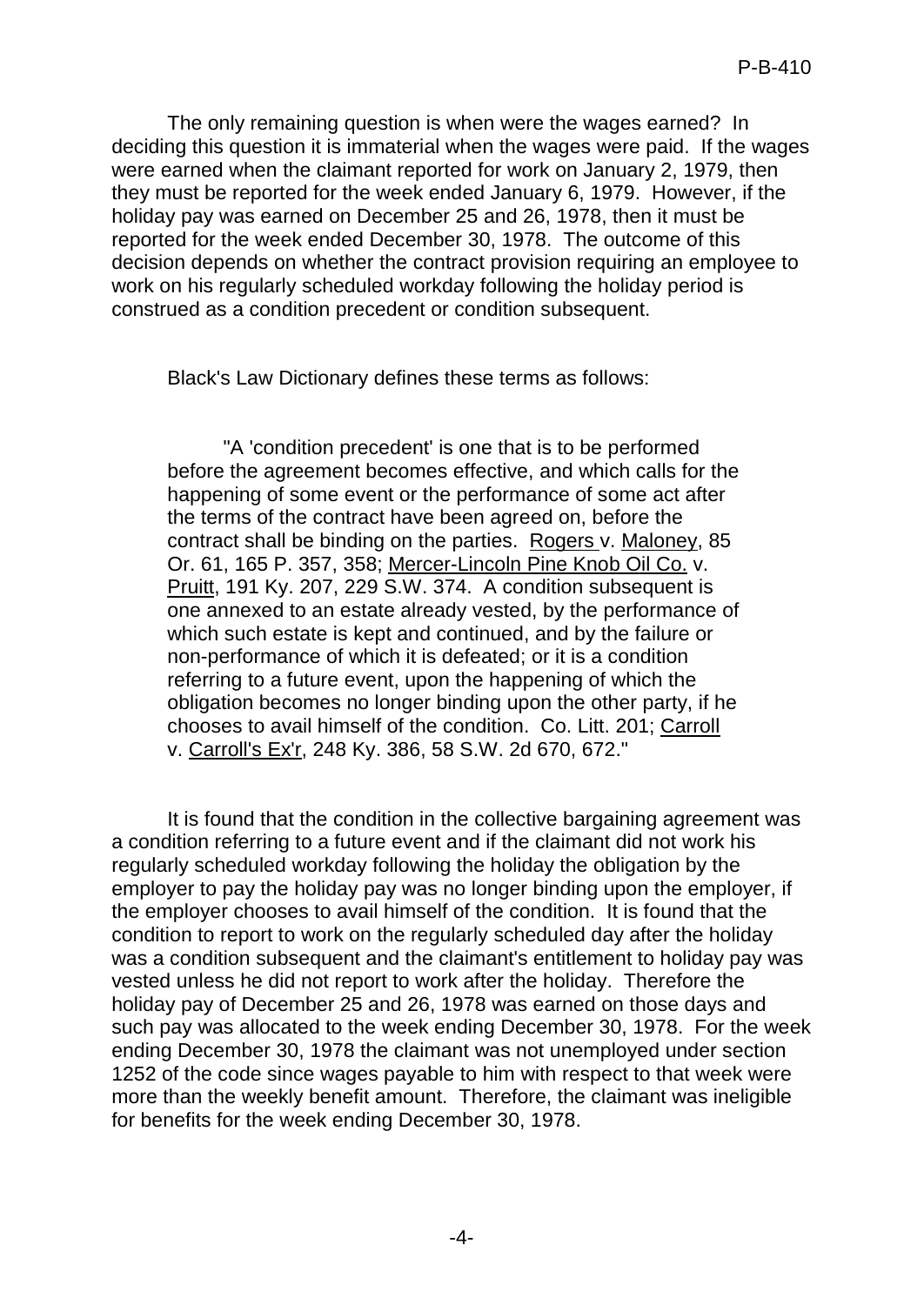Although the appellate courts of this State have not published any decisions on the subject, in jurisdictions where cases involving similar facts and statutes have been considered, the appellate courts almost uniformly have reached a conclusion consonant with our decision herein: General Motors Corp. v. Michigan Unemployment Compensation Commission (1951), 331 Mich. 303, 49 N.W. (2d) 305, Erickson v. General Motors Corp. (1954), 177 Kans. 90, 276 Pac. (2d) 376; In Re Employees of Weyerhauser Timber Co. (1958), 332 Pac. (2d) 947. See also Hill v. Review Board (1953), 124 Ind. App. 83, 112 N.E. (2d) 218.

### **DECISION**

The determination of the Department is reversed. The claimant is ineligible for benefits for the week ending December 30, 1978 under section 1252 of the code.

Sacramento, California, December 13, 1979.

# CALIFORNIA UNEMPLOYMENT INSURANCE APPEALS BOARD

DON BLEWETT, Chairperson

HARRY K. GRAFE

HERBERT RHODES

LORETTA A. WALKER

Dissenting - Written Opinion Attached

MARILYN H. GRACE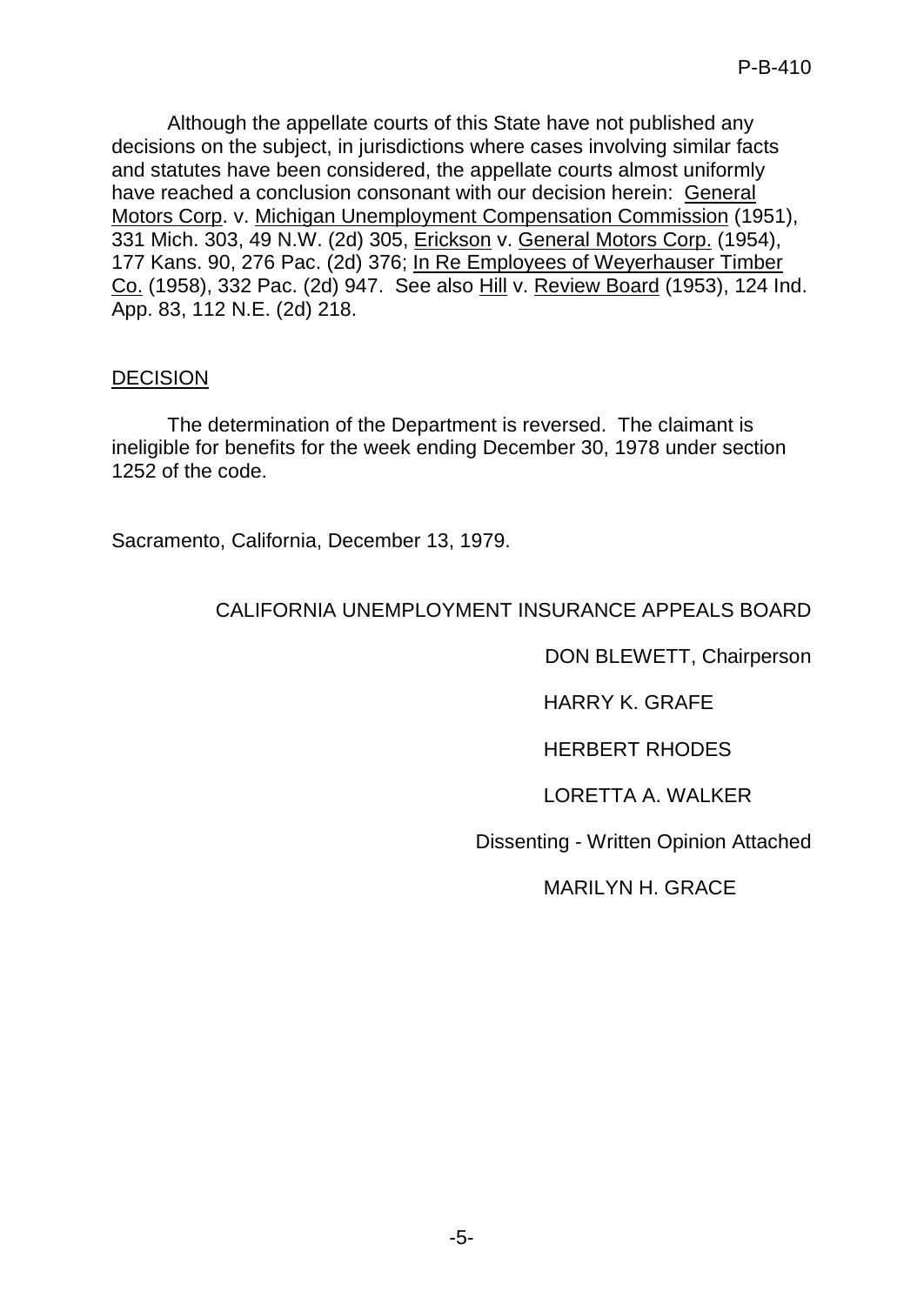# DISSENTING OPINION

While I agree with the majority that the claimant performed no service during the week ended December 30, 1978, and that the holiday pay in question is wages, I cannot agree with their allocation of the holiday pay

Section 1252 of the code refers to wages which "are payable" and not wages which might become payable upon the happening of a future event. In this case it is undisputed that the claimant performed no services during the weeks in which the holidays occurred. Under section 1279 of the code, deductions from a claimant's weekly benefit amount are to be made only in the amount of wages "payable to him for services rendered during that week."

The collective bargaining agreement herein is quite clear; the claimant was entitled to holiday pay only upon the conditions that he be available to work the scheduled hours the work day prior to and after the holiday. In other words, his entitlement to holiday pay was a mere expectancy contingent upon the happening of a future event, his availability to return to work on the date in question. This return to work did not and could not occur during the week ending December 30, 1978; consequently, there could be no wages payable to him with respect to that week. Rather, the holiday pay was payable with respect to the week in which all the conditions for entitlement were met, which was the week ended January 6, 1979. Therefore, since the claimant performed no services and no wages were payable to him with respect to the week ended December 30, 1978, he was entitled to his full weekly benefit amount for that week.

Although the majority speaks of the uniformity of appellate court's decisions there are decisions to the contrary. For example see: Rumery v. Administrator, 15 Conn. Sup. 501, 150 A 2d 206; In re Schultz, 272 App. Div. 1094, 74 N.Y.S. 2d 755; In re Marshall, 282 App. Div. 531, 125 N.Y.S. 2d 854; and Parker v. Gerace (1978), 354 So. 2d 1022.